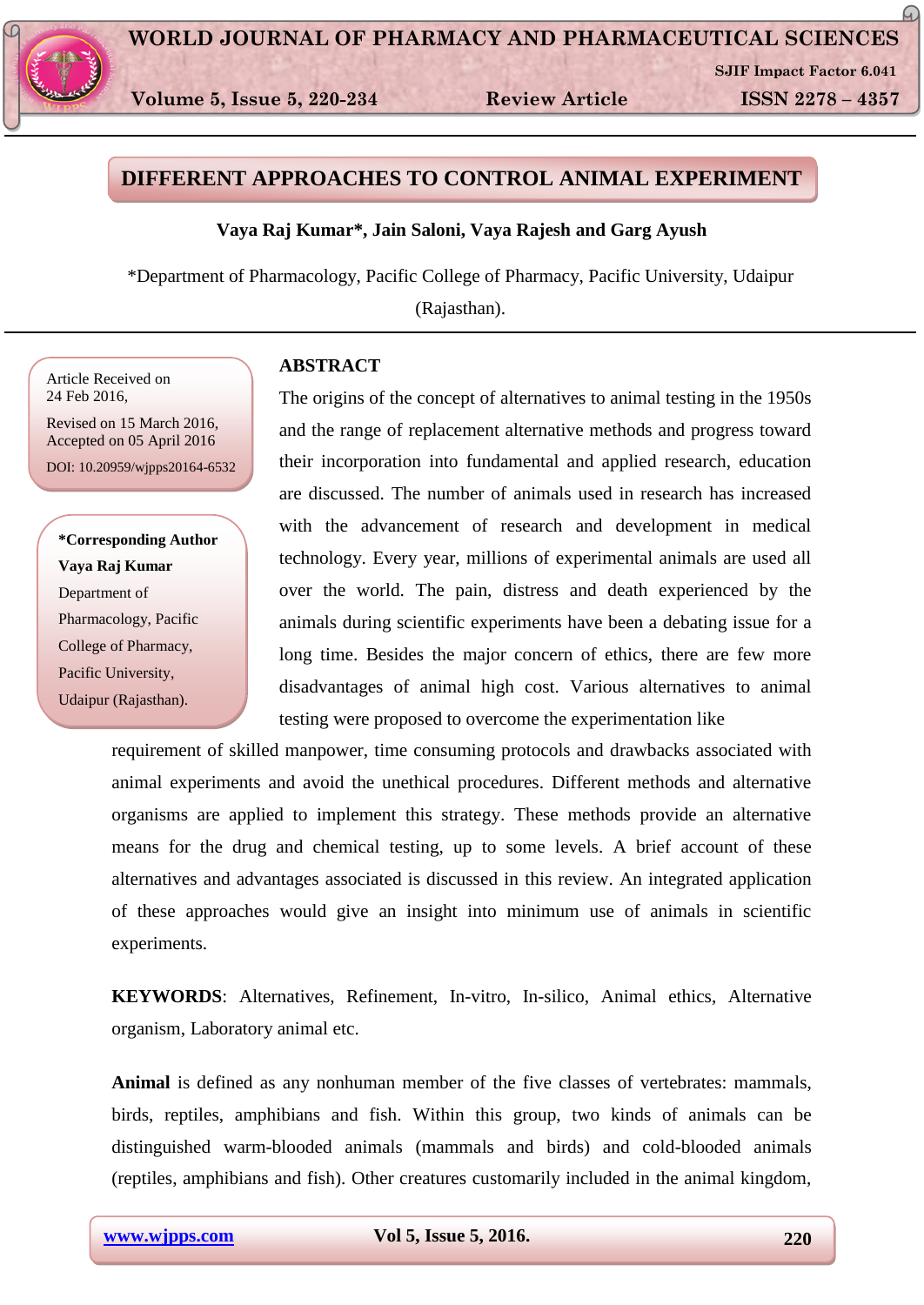such as invertebrates (e.g., worms, insects and crustaceans), are excluded by this definition. The use of human subjects is not examined in this assessment.

The concept of alternatives to animal use has come to mean more than merely a one-to-one substitution of non-animal methods for animal techniques. For alternatives, OTA has chosen a definition characterized by the three Rs: replacement, reduction, and refinement.

Scientists may **replace** methods that use animals with those that do not. For example, veterinary students may use a canine cardiopulmonary -resus - citation simulator, Resusci-Dog, instead of living dogs. Cell cultures may replace mice and rats that are fed new products to discover substances poisonous to humans. In addition, using the preceding definition of animal, an invertebrate (e.g., a horseshoe crab) could replace a vertebrate (e.g., a rabbit) in a testing protocol.

**Reduction** refers to the use of fewer animals. For instance, changing practices allow toxicologists to estimate the lethal dose of a chemical with as few as one-tenth the number of animals used in traditional tests. In biomedical research, longlived animals, such as primates, may be shared, assuming sequential protocols are not deemed inhumane or scientifically conflicting. Designing experimental protocols with appropriate attention to statistical inference can lead to decreases (or to increases) in the numbers of animals used. Or several tissues may be simultaneously taken from a single animal as a result of coordination among investigators. Reduction can also refer to the minimization of any unintentionally duplicative experiments, perhaps through improvements in information resources. Existing procedures may be refined so that animals are subjected to less pain and distress.

**Refinements** include administration of anesthetics to animals undergoing otherwise painful procedures; administration of tranquilizers for distress; humane destruction prior to recovery from surgical anesthesia; and careful scrutiny of behavioral indices of pain or distress, followed by cessation of the procedure or the use of appropriate analgesics. Refinements also include the enhanced use of noninvasive imaging technologies that allow earlier detection of tumors, organ deterioration, or metabolic changes and the subsequent early euthanasia of test animals. Pain is defined as discomfort resulting from injury or disease, while distress results from pain, anxiety, or fear. Pain may also be psychosomatic, resulting from emotional distress. Although these are subjective phenomena, pain and distress cansometimes be identified and quantified by observing an animal's behavior.<sup>[1]</sup>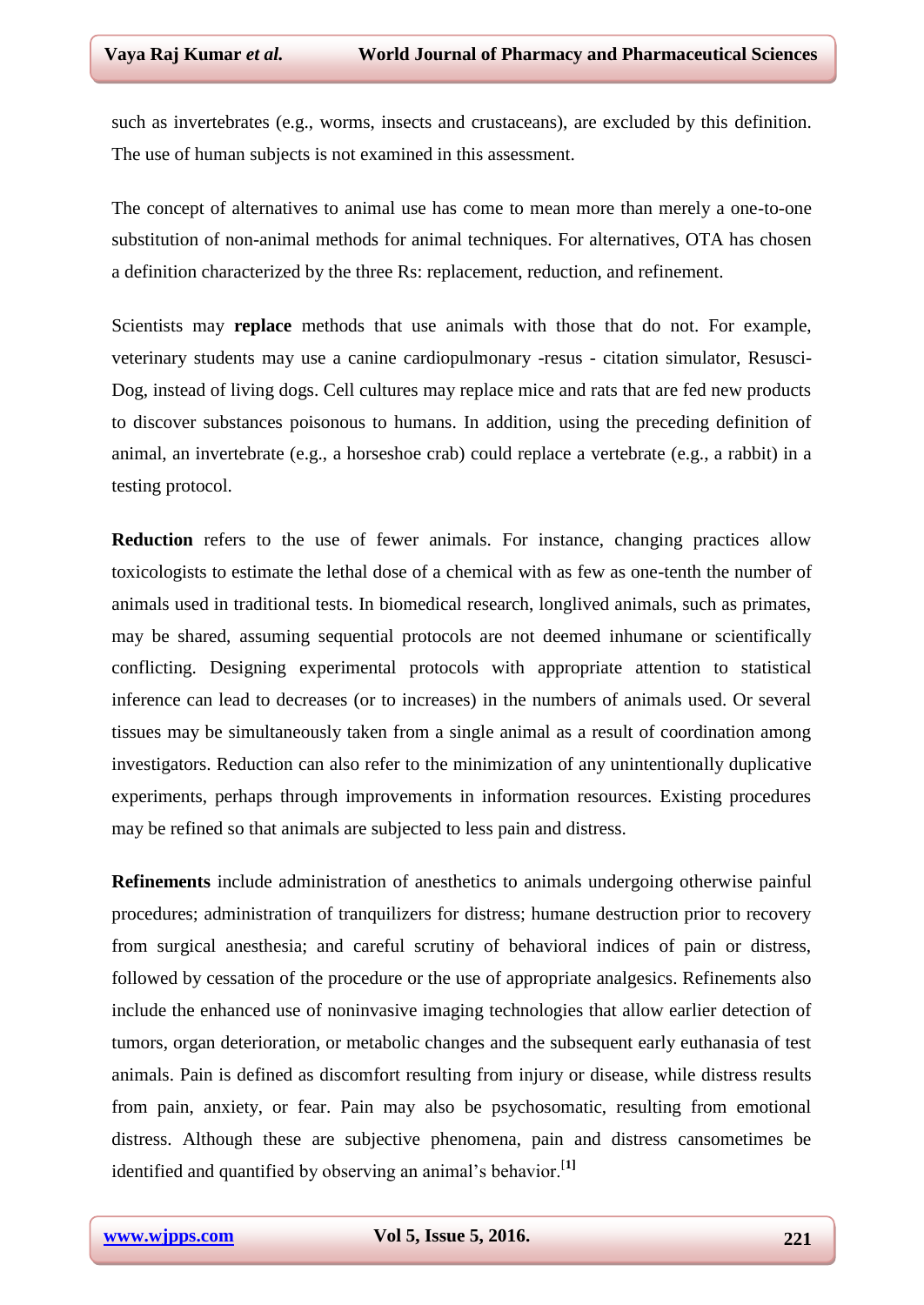#### **ALTERNATIVES IN RESEARCH**

In research, scientists often explore uncharted territory in search of unpredictable events, a process that inherently involves uncertainty, missteps and serendipity. Some biological research requires and in the foresee able future will continue to require-the use of live animals if the study of the complex interactions of the cells, tissues, and organs that make up an organism is to continue. Knowledge thus gained is applied to improving the health and well-being of humans and of animals themselves, and it may lead to the development of methods that would obviate the use of some animals. Some non-animal methods are becoming available in biomedical and behavioral research. As more develop, animal use in research will likely become less common. It is important to note, that even if animals cannot be replaced in certain experiments, researchers can attempt to reduce the number used and also to minimize pain and distress.

Most alternatives to current animal use in research fall into one of four categories:

- **Continued, But Modified, Use of Animals.** This includes alleviation of pain and distress, substitution of cold-blooded for warm-blooded vertebrates, coordination among investigators and use of experimental designs that provide reliable information with fewer animals than were used previously.
- **Living Systems.** These include micro-organisms, invertebrates and the in vitro culture of organs, tissues and cells.
- **Nonliving Systems.** These include epidemiologic databases and chemical and physical systems that mimic biological functions.
- **Computer Programs.** These simulate biological functions and interactions.

The many fields of research ranging from anatomy to zoology use animals differently and each thus has different prospects for developing and implementing alternatives. To determine the prevalence of animal and non-animal methods in varied disciplines of research, OTA surveyed 6000 articles published between 1980 and 1983 in 12 biomedical research journals and 3 behavioral research journals. Research disciplines were distinguished by their characteristic patterns of animal use, as measured by the percentages of published reports showing animal use, no animal use and use of humans. Animal methods predominated in most of the journals surveyed, including the three behavioral research journals. The exceptions in the overall survey were cell biology, which used primarily non-animal methods, and cardiology, which used primarily human subjects. $[1]$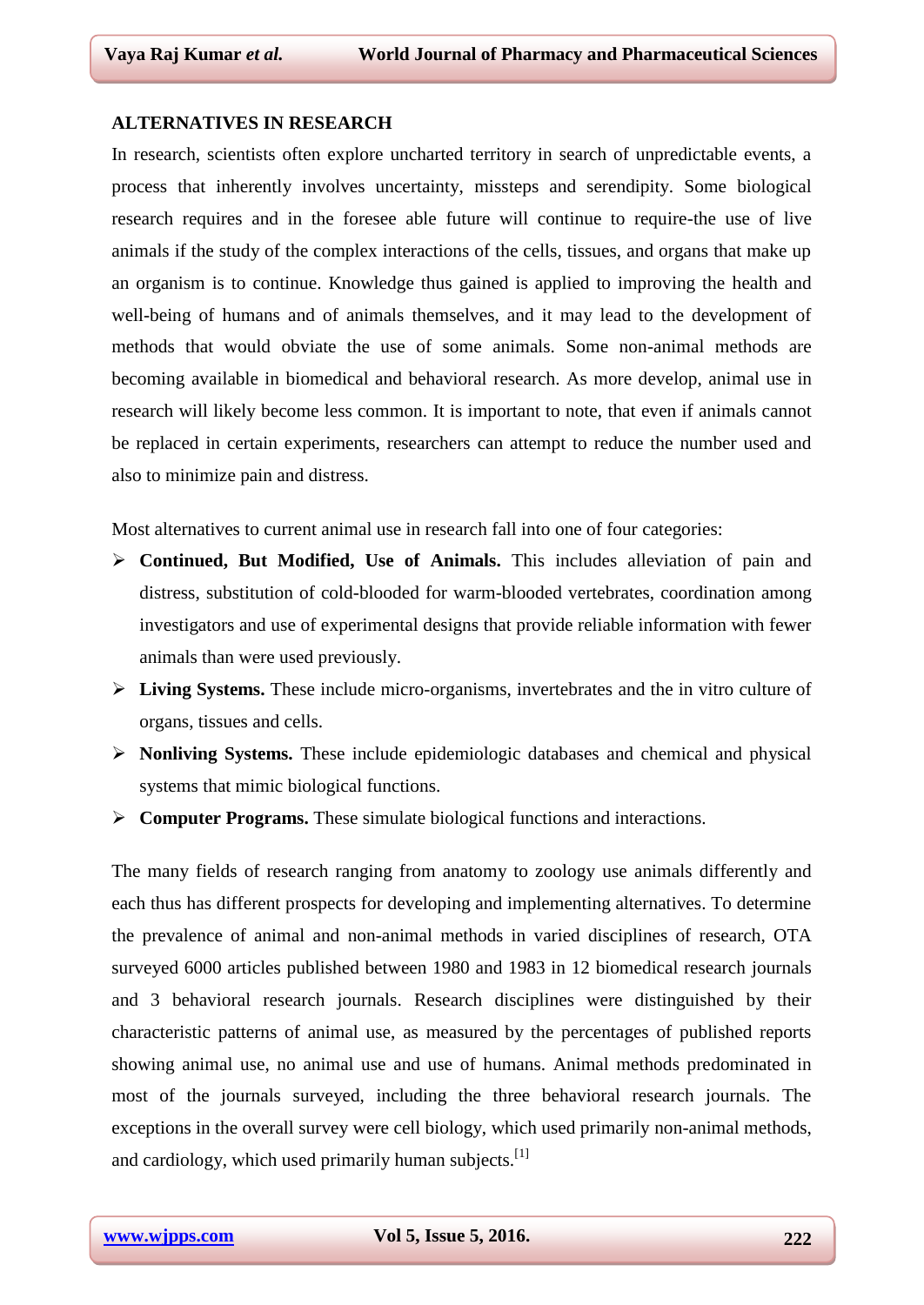# **Using alternative methods in biomedical research holds several advantages from scientific, economic, and humane perspectives, including**

- $\triangleright$  reduction in the number of animals used;
- $\triangleright$  reduction in animal pain, distress and experimental insult;
- $\triangleright$  reduction in investigator-induced, artifactual physiological phenomena;
- $\triangleright$  savings in time, with the benefit of obtaining results more quickly;
- $\triangleright$  the ability to perform replicative protocols on a routine basis;
- $\triangleright$  reduction in the cost of research; greater flexibility to alter conditions and variables of the experimental protocol;
- $\triangleright$  reduction of error stemming from interindividual variability; and
- $\triangleright$  the intrinsic potential of in vitro techniques to study cellular and molecular mechanisms.

# **Many of these alternative methods are accompanied by inherent disadvantages, including**

- $\triangleright$  reduced ability to study organismal growth processes;
- $\triangleright$  reduced ability to study cells, tissues and organ systems acting in concert;
- $\triangleright$  reduced ability to study integrated biochemical and metabolic pathways;
- $\triangleright$  reduced ability to study behavior;
- $\triangleright$  reduced ability to study the recovery of damaged tissue;
- $\triangleright$  reduced ability to stud-y interaction between the organism and its environment;
- $\triangleright$  reduced ability to study idiosyncratic or species-specific responses;
- $\triangleright$  reduced ability to distinguish between maleand female-specific phenomena; and a handicap to probing the unknown and phenomena not yet identified.

Behavior encompasses all the movements and sensations by which living things interact with both the living and nonliving components of their environment. Since one of the chief goals of behavioral research is an understanding of human behavior, there are obvious advantages to the use of human research subjects. There are also advantages to using animals, including the following:

- $\triangleright$  Laboratory research on animals offers a greater opportunity to control variables such as genetic background, prior experience, and environmental conditions, all of which affect behavior and can obscure the influence of the factor under study.
- $\triangleright$  The short lifespans of certain animals allow scientists to study behavior as it develops with age and across generations.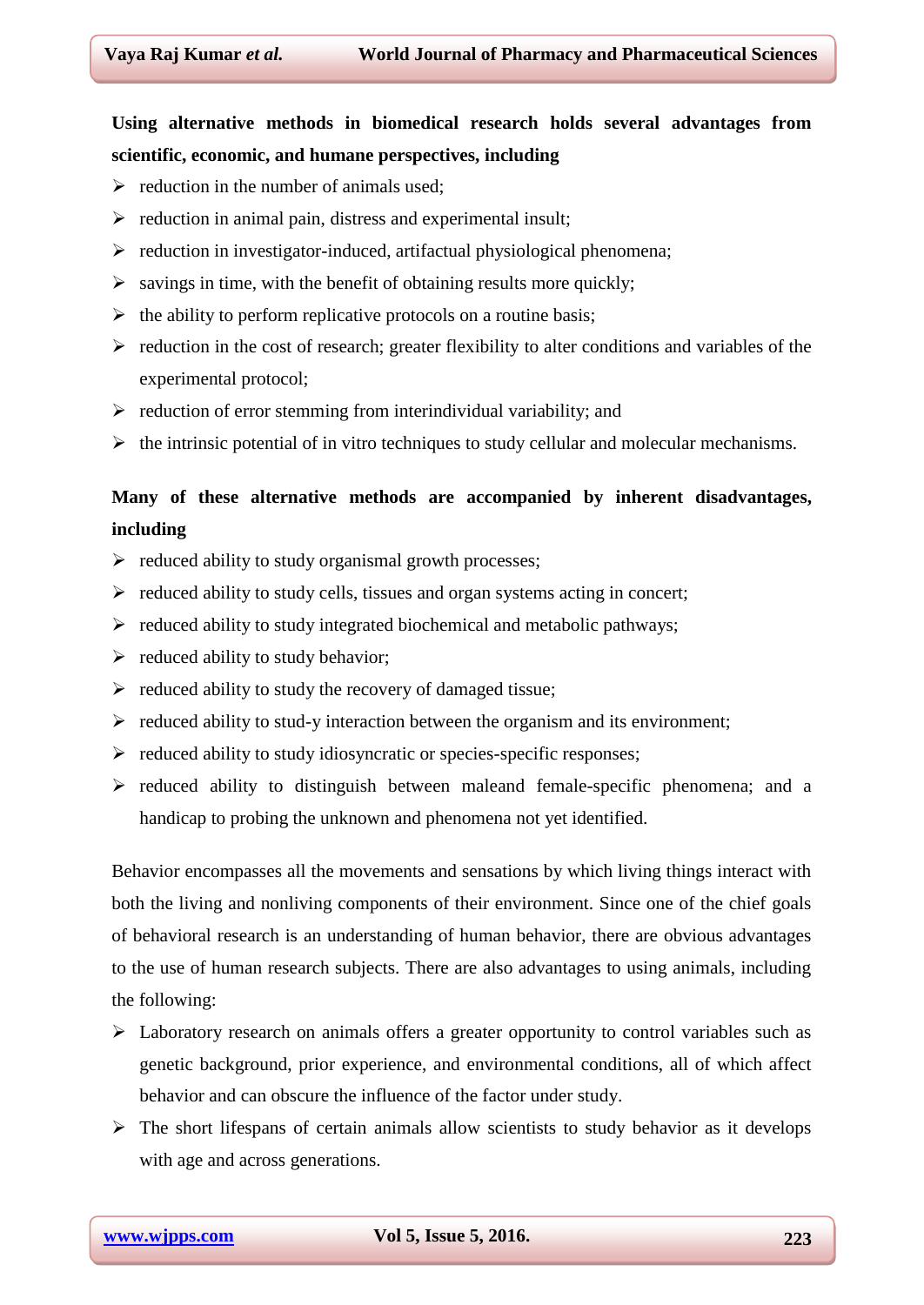- $\triangleright$  Some animal behavior is less complex than human behavior, facilitating an understanding of basic elements and principles of behavior.
- $\triangleright$  The behavior of certain animals holds particular interest for humans. These animals include companion species, farm animals and agricultural pests.

Although behavior is a biological phenomenon, behavioral research differs substantially from biomedical research in that researchers have fewer opportunities to study mechanisms isolated from living organisms. There is little prospect, for example, of using in vitro cultures to look at aggression, habitat and food selection, exploration patterns, or body maintenance activities—all topics studied by behavioral scientists. Yet in each of these disciplines, reduction or refinements of animal use may be possible. It is the continued, but modified, use of animals that holds the most promise as an alternative in the field of behavioral research.<sup>[1]</sup>

### **ALTERNATIVES IN TESTING**

In-vitro methods **Cell culture** can be an alternative to animal. Instead of using animals, Cell and tissue culture studies are used to screen for anti-cancer, anti-AIDS and other types of drugs and they are also a means of producing and testing a number of other pharmaceutical products, including vaccines, antibiotics, and therapeutic proteins. For example, cultured cells have been developed to create monoclonal antibodies, prior to this production required animals to undergo a procedure likely to cause pain and distress. However, even though cell or tissue culture methods may reduce the number of experiments performed on intact animals, the maintenance of cells in culture normally requires the use of animal-derived serum. Although exact figures are difficult to obtain, some have estimated that one million fetal cows are sacrificed each year to obtain the world's supply of fetal bovine serum, used to grow cultured cells.

Cell and tissue cultures can be used to test product ingredients. Cell culture experiments can show the lowest concentration at which an ingredient causes damage to cells. The results enable conclusions to be drawn about the ingredient's compatibility with tissue. Cell cultures are now also used routinely to test substances for mutagenic properties. A 3-dimensional model of breast cancer has recently been developed that will allow investigators to study the earliest stages of breast cancer and test potential treatments. Rather than studying cancer in rodents, this model, which uses both healthy and cancerous human tissue, effectively allows the study of cancer as it develops in humans. Human skin equivalent tests can be used to replace animal-based corrosive and irritative studies. EpiDerm from Mattek and EpiSkin and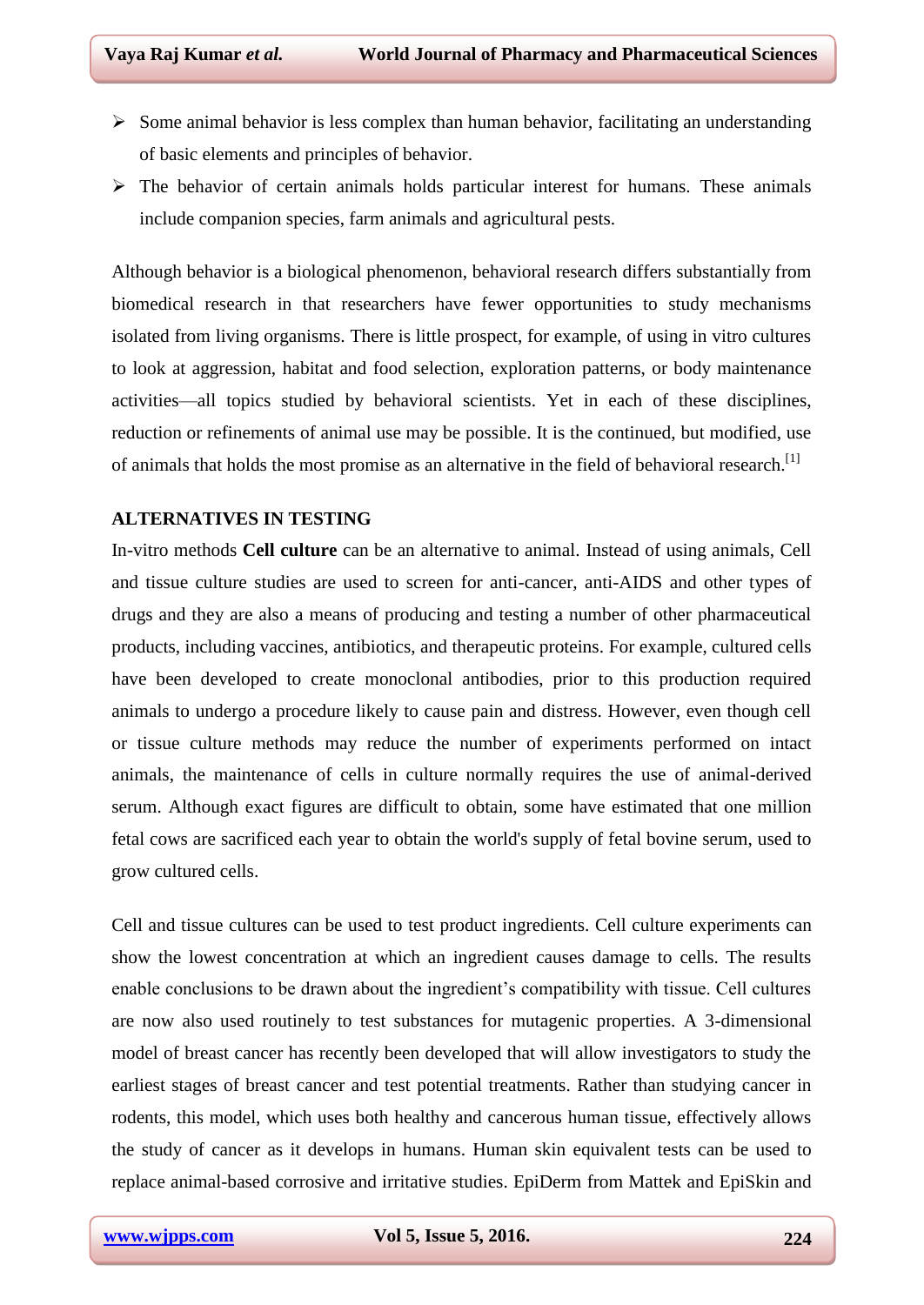SkinEthic RHE model two subsidiaries of L'Oréal, are derived from human skin cells which have been cultured to produce a model of human skin. **Corrositex is an invitro test that determines chemical corrosivity**. This test replaces the rabbit test of dermal corrosivity by providing a reliable means of mimicking this test. The core technology of the Corrositex test is based upon a proprietary bio-membrane and chemical detection system which becomes colored when exposed to potentially corrosive substances. Rabbit testing takes several weeks to get results. Additionally the test is expensive and cruel. Simply put, the Corrositex test saves time and money over traditional rabbit testing. A skinpatch test has been designed and is used in Canada to measure development of rashes, inflammation, swelling or abnormal tissue growth on human volunteers. Unlike corrosives, substances defined as irritants cause only reversible skin damage. Another approach has been the development of test methods that use cultured human cells. Human epidermal keratinocytes have been cultured to mimic the human epidermis, and are used to measure skin irritation and dermal corrosion. This method has been accepted by the European Union, and is intended to replace the Draize rabbit skin irritation test10. In August 2010, OECD has published the Test Guideline 439 which describes the new procedure for in vitro hazard identification of irritant chemicals In the drug development process it is very important to screen the drug for gastrointestinal absorption. Conventionally, it is a very lengthy and time-consuming process. Moreover this process also requires a large number of animals. Colon cancer cell lines (CaCo) grow confluently and form a monolayer upon polycarbonate support or collagen coated polycarbonate support. They are quite suitable for performing intestinal permeation studies. In order to increase the speed of metabolism studies or to decrease the animal utilization in the metabolism studies, in vitro techniques were developed. Isolated human or animal liver microsomes are incubated along with the drug of interest and at periodical interval the aliquots are subjected for LC-MS or LC-NMR to elucidate the metabolites. Sometimes major metabolites are isolated and subjected to primary in vitro screening to elucidate whether they

are active metabolites are not.

Several tissue culture methods which measure the rate of chemical absorption by the skin have been approved by the Organization for Economic Cooperation and Development (OECD). The 3T3 Neutral Red Uptake (NRU) Phototoxicity Test, approved by the Organization for Economic Cooperation and Development (OECD), detects the viability of 3T3 cells after exposure to a chemical in the presence or absence of light. Although originally derived from a mouse embryo, the 3T3 cell line was developed in 1962. Neutral red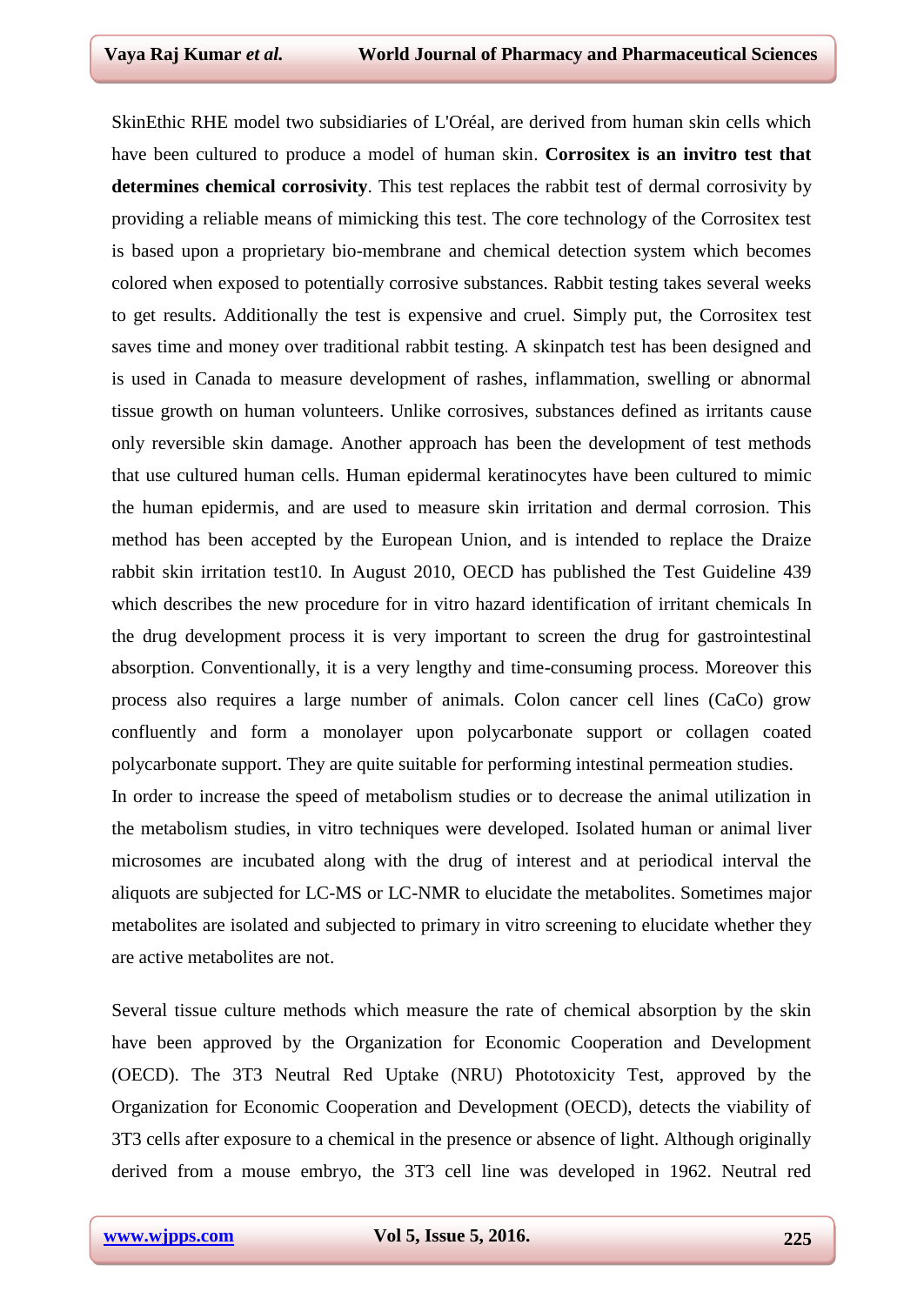cytotoxicity assay for determining cell toxicity potential, Organotypical skin models for studying irritation of the skin, Hen's Egg Test for mucous membrane compatibility (Hen's Egg Test on the Chorionallantoic Membrane, HET-CAM Test), Photohemolysis test for determining phototoxic potential, Dendritic cells for determining sensitizing potential, The Mouse Local Lymph Node Assay is now accepted by the EPA, OECD and FDA as the preferred "stand-alone alternative" to the Guinea Pig Sensitization Test.15, An embryonic stem cell test, using mouse-derived cells to assess potential toxicity to developing embryos, has been validated as a partial replacement for birthdefect testing in rats and rabbits. The use of human skin leftover from surgical procedures or donated cadavers can be used to measure the rate at which a chemical is able to penetrate the skin, Microdosing can provide information on the safety of an experimental drug and how it is metabolized in the body by administering an extremely small one-time dose that is well below the threshold necessary for any potential pharmacologic effect to take place.

Pyrogens are most often pharmaceutical products or intravenous drugs that may cause inflammation or fever when they interact with immune system cells. This interaction can be quickly and accurately tested in vitro using donated human blood. The MIMIC or modular immune in vitro construct uses human cells to create a model of the human immune system on which the efficacy of new vaccines and other compounds may be tested, replacing some steps of the vaccine development process that would otherwise be performed on animals. This process is faster and more flexible than previous methods but critics worry that it may be too simple to be useful on a large scale. The following alternative methods that can replace legally required tests on animals have been validated and given regulatory approval they are tests for corrosive properties (OECD 430 and 431), tests for acute Phototoxicity or irritation (OECD 432), tests for skin absorption (OECD 428) and in-vitro methods for determining potentially mutagenic effects (OECD 471, 473, 476). The Local Lymph Node Assay (LLNA), which has been approved by the OECD as a test for skin sensitizing properties (OECD 429), makes an important contribution to refinement and reduction. The number of animals needed for certain tests was also reduced by the harmonization of test requirements and the development of new test methods, such as the Acute Toxic Class Method (OECD 423) and the Fixed Dose Method (OECD 420) for testing for acute oral toxicity. The U.S. National Disease Research Interchange provides human tissue to scientists investigating diabetes, cancer, cystic fibrosis, muscular dystrophy, glaucoma and other human diseases. In vitro genetic research isolated specific markers, genes and proteins associated with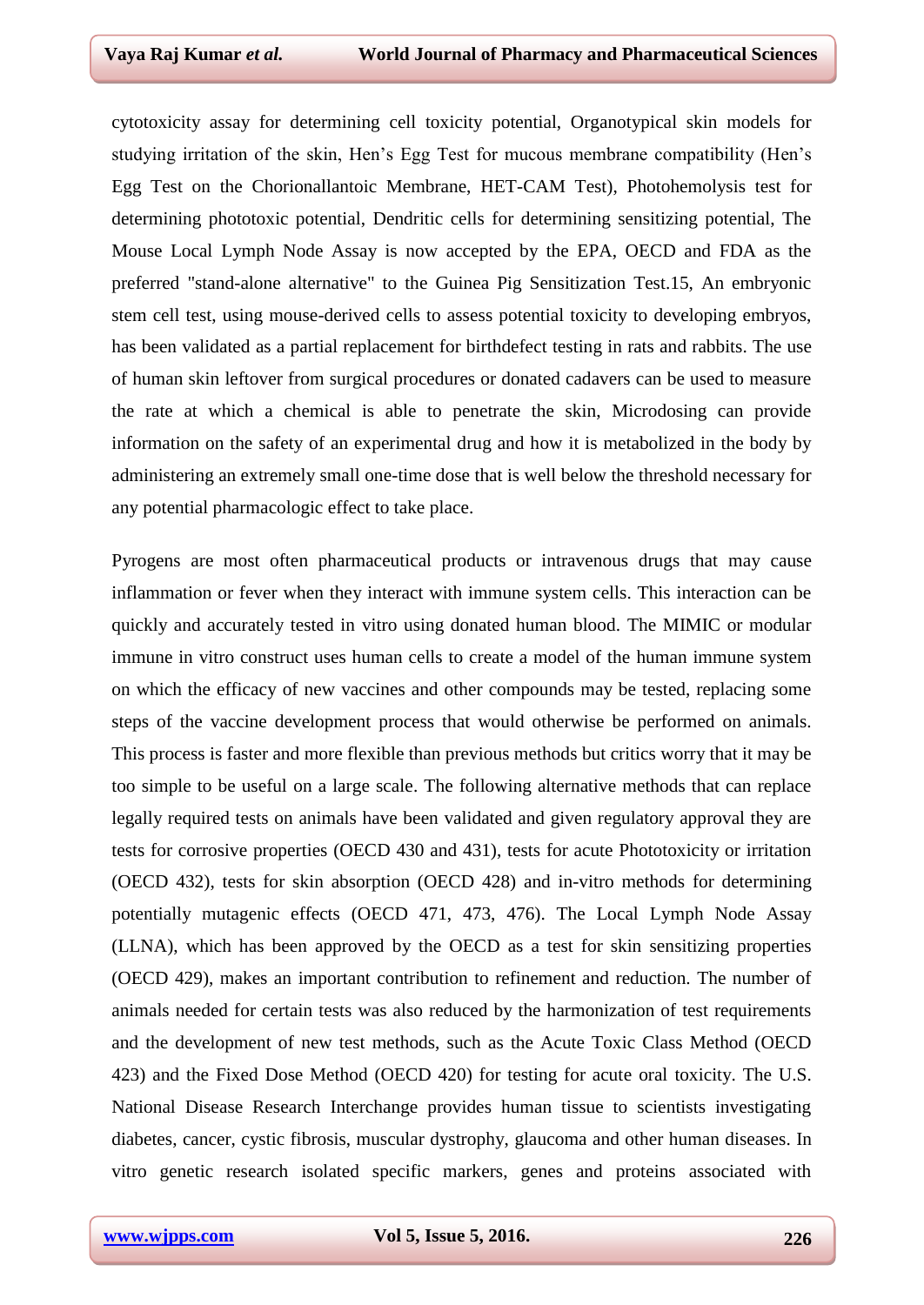Alzheimer's disease, muscular dystrophy, schizophrenia, and other inherited diseases with tools frommolecular biology, biochemistry, and analytical pharmacology.[2]

#### **ALTERNATIVES IN EDUCATION**

Although far fewer animals are used in education than in either research or testing, animal use in the classroom plays an important role in shaping societal attitudes toward this subject. As educational goals vary from level to level, so does the use of animals and therefore the potential for alternatives.

In elementary schools, live animals are generally present solely for observation and to acquaint students with the care and handling of different species. Although the guidelines set by many school boards and science teachers" associations limit the use of living vertebrates to procedures that neither cause pain or distress nor interfere with the animals" health, these guidelines are not observed in all secondary schools. Science fairs are an additional avenue for students to pursue original research. The Westinghouse Science Fair prohibits the invasive use of live vertebrates, whereas the International Science and Engineering Fair has no such prohibition.

In the college classroom and teaching laboratory, alternatives are being developed and implemented because they sometimes offer learning advantages, are cheaper than animal methods and satisfy animal welfare concerns.

As a student advances, animal use at the post-secondary level becomes increasingly tied to research and skill acquisition. As graduate education merges with laboratory research and training, animal use becomes largely a function of the questions under investigation. In disciplines such as surgical training in the health professions, some measure of animal use can be helpful but is not universally viewed as essential.

Many alternative methods in education are already accepted practice. Replacements include computer simulations of physiological phenomena and pharmacologic reactions, cell culture studies, human and animal cadavers and audiovisual materials. Clinical observation and instruction can also replace the use of animals in some laboratory exercises in medical and veteri- nary schools. Reduction techniques include the use of classroom demonstrations in place of individual students" animal surgery and multiple use of each animal, although subjecting an animal to multiple recovery procedures may be viewed as inhumane and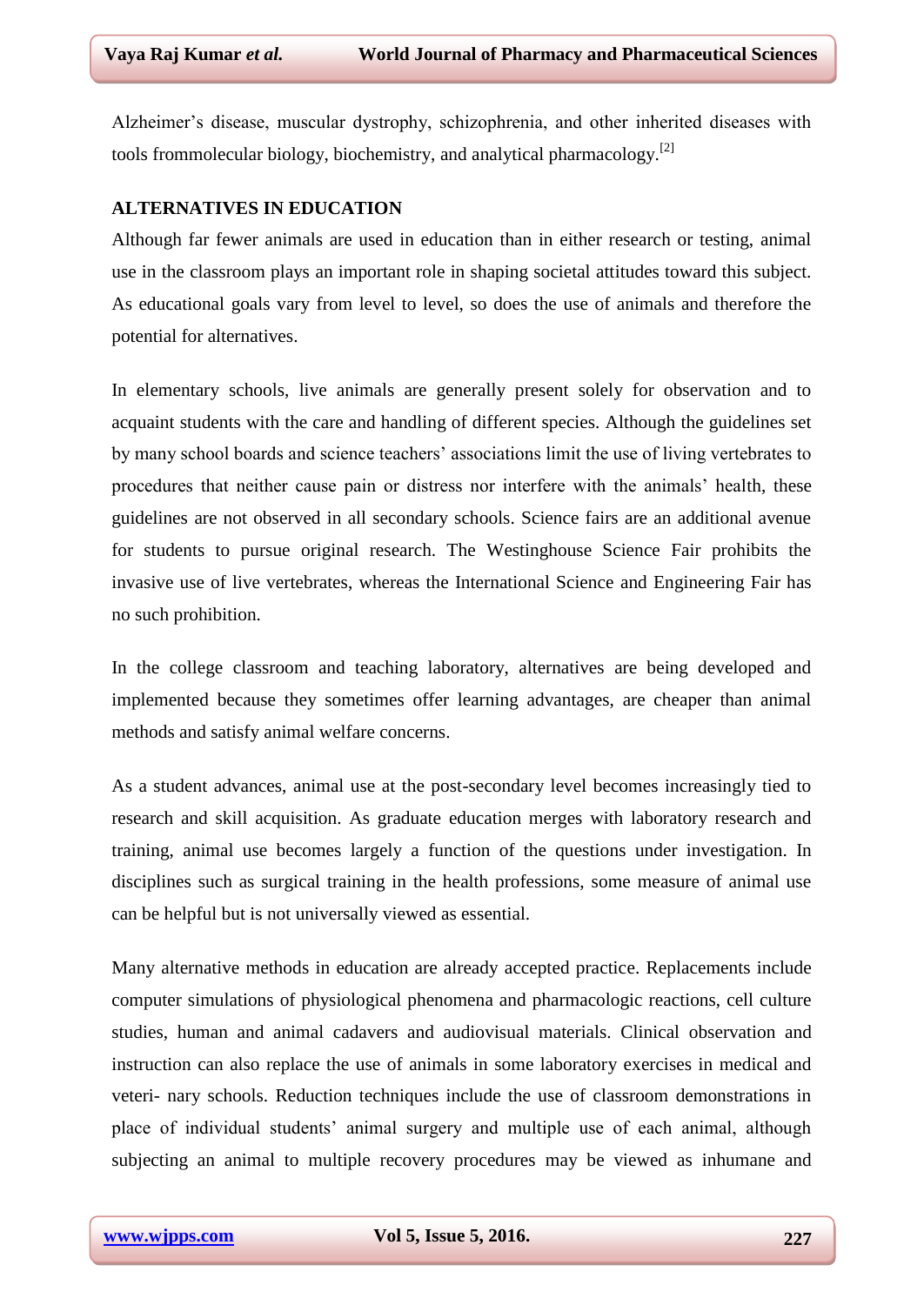counter to refined use. Refinements include the use of analgesics, euthanasia prior to recovery from surgery, observation of intact animals in the classroom or in their natural habitats, and the substitution of cold-blooded for warmblooded vertebrates in laboratory exercises. Humane education aspires to instill positive attitudes toward life and respect for living animals. Instruction in proper care and handling of various species may be complemented by exposure to the principles of animal use in research and testing and to alternative methods. This type of education promotes attitudes conducive to the development and adoption of alternatives.[3]

#### **COMPUTER MODELS**

Computers can help to understand the various basic principles of biology. Specialized computer models and software programs help to design new medicines. Computer generated simulations are used to predict the various possible biological and toxic effects of a chemical or potential drug candidate without animal dissection. Only the most promising molecules obtained from primary screening are used for *in vivo* experimentation. For example, to know the receptor binding site of a drug, *in vivo* experimentation is necessary. Software known as Computer Aided Drug Design (CADD) is used to predict the receptor binding site for a potential drug molecule. CADD works to identify probable binding site and hence avoids testing of unwanted chemicals having no biological activity. Also, with the help of such software programs we can tailor make a new drug for the specific binding site and then in final stage animal testing is done to obtain confirmatory results. Hence, the total number of experimental animals is lowered and the objectives of Russel and Burche"s 3 Rs are achieved. Another popular tool is the Structure Activity Relationship (SARs) computer programs. It predicts biological activity of a drug candidate based on the presence of chemical moieties attached to the parent compound. Quantitative Structure Activity Relationship (QSAR) is the mathematical description of the relationship between physicochemical properties of a drug molecule and its biological activit. The activities like carcinogenicity and mutagenicity of a potential drug candidate are well predicted by the computer database. The recent QSAR software shows more appropriate results while predicting the carcinogenicity of any molecule. The advantages of computer models over conventional animal models are the speed and relatively inexpensive procedures.<sup>[4]</sup>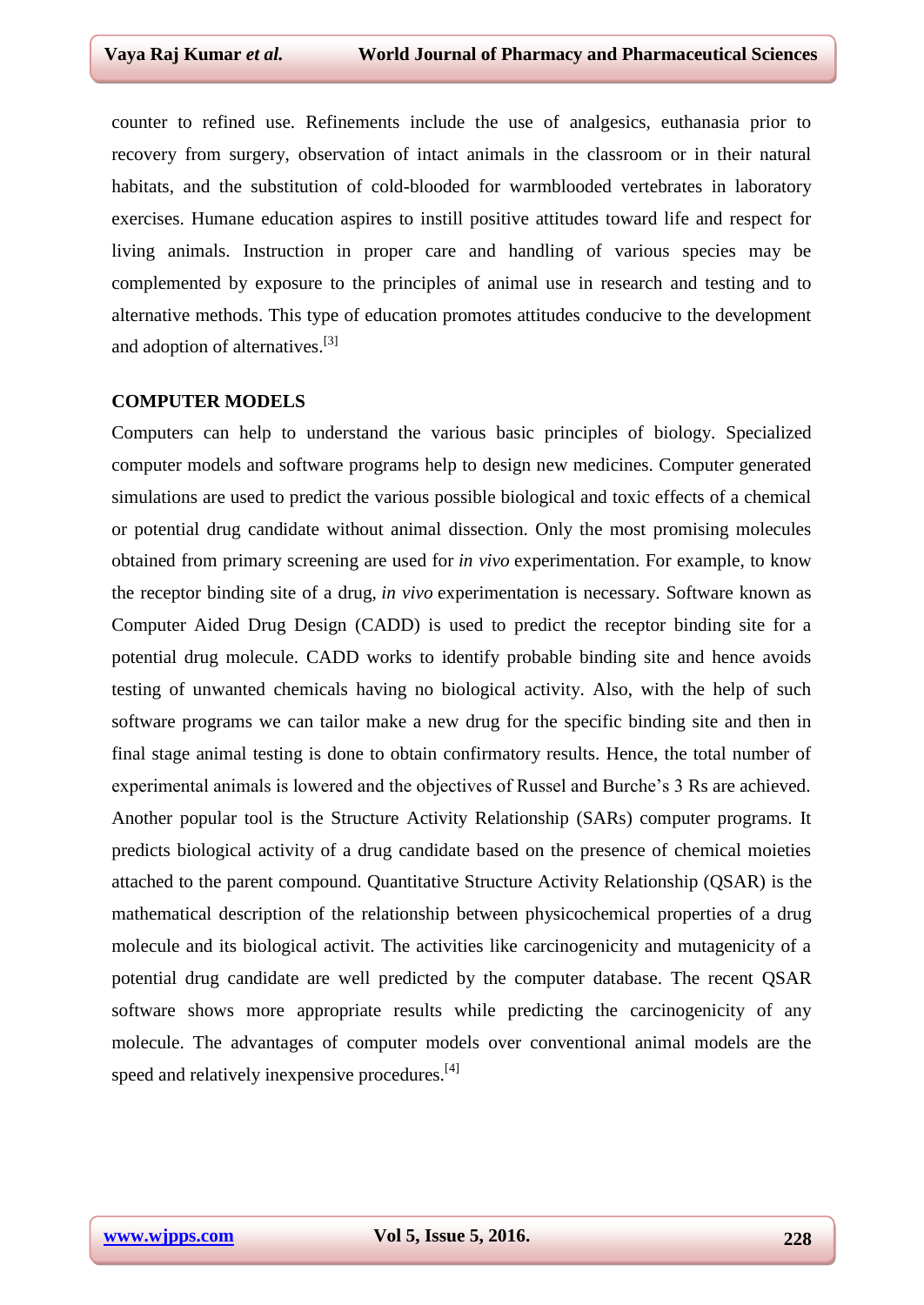#### **CELLS AND TISSUE CULTURES**

Use of *in vitro* cell and tissue cultures which involves growth of cells outside the body in laboratory environment can be an important alternative for animal experiments. The cells and tissues from the liver, kidney, brain, skin etc. are removed from an animal and can be kept outside the body, in suitable growth medium, for few days to several months or even for few years. *In vitro* culture of animal/human cells includes their isolation from each other and growing as a monolayer over the surface of culture plates/flasks. Cellular components like membrane fragments, cellular enzymes can also be used. Various types of cultures like cell culture, callus culture, tissue culture and organ culture are used for various purposes. Benefits associated with techniques are, easy to follow, less time consuming and are less expensive. These methodologies are routinely used for preliminary screening of potential drug molecules/chemicals to check their toxicity and efficac. Almost all cosmetics, drugs and chemicals are tested for their toxicity and efficacy, using these tests. For example, eye irritancy test. To check the irritancy of chemicals previously Draize test was used, which requires animals (mainly rabbit). It is very painful and every time a new animal is used. Ke Ping Xu and coworkers suggested an alternative which uses bovine corneal organ culture. The bovine cornea is cultured up to three weeks in laboratory and various analytical methods are used to evaluate the toxicological effect of test chemical irritancy *in vitro*.

#### **IN-SILICO METHODS**

Substances with similar chemical structures often have similar properties. In these cases, therefore, knowledge of the properties of a few representative substances is sufficient to be able to deduce the properties of a series of similar substances. By analogy, certain properties of these representative substances can also be assumed to be properties of the other substances in the series. The required calculations are performed using specially developed computer programs. It is anticipated that combinations of such calculations will make it possible to narrow down the number of substances to be tested. Only these selected substances will then have to be tested according to the legally prescribed test methods.

The last two decades have seen innovations in technology that have helped to evolve automated, microprocessor controlled robotic processes called "High Throughput Screening" (HTS). This qualitative leap in drug discovery paradigm has been achieved via a synergy of chemistry, biology, engineering and informatics. A similar strategy has also been adopted in studies towards molecular mechanisms of drug action, absorption, metabolism and toxicity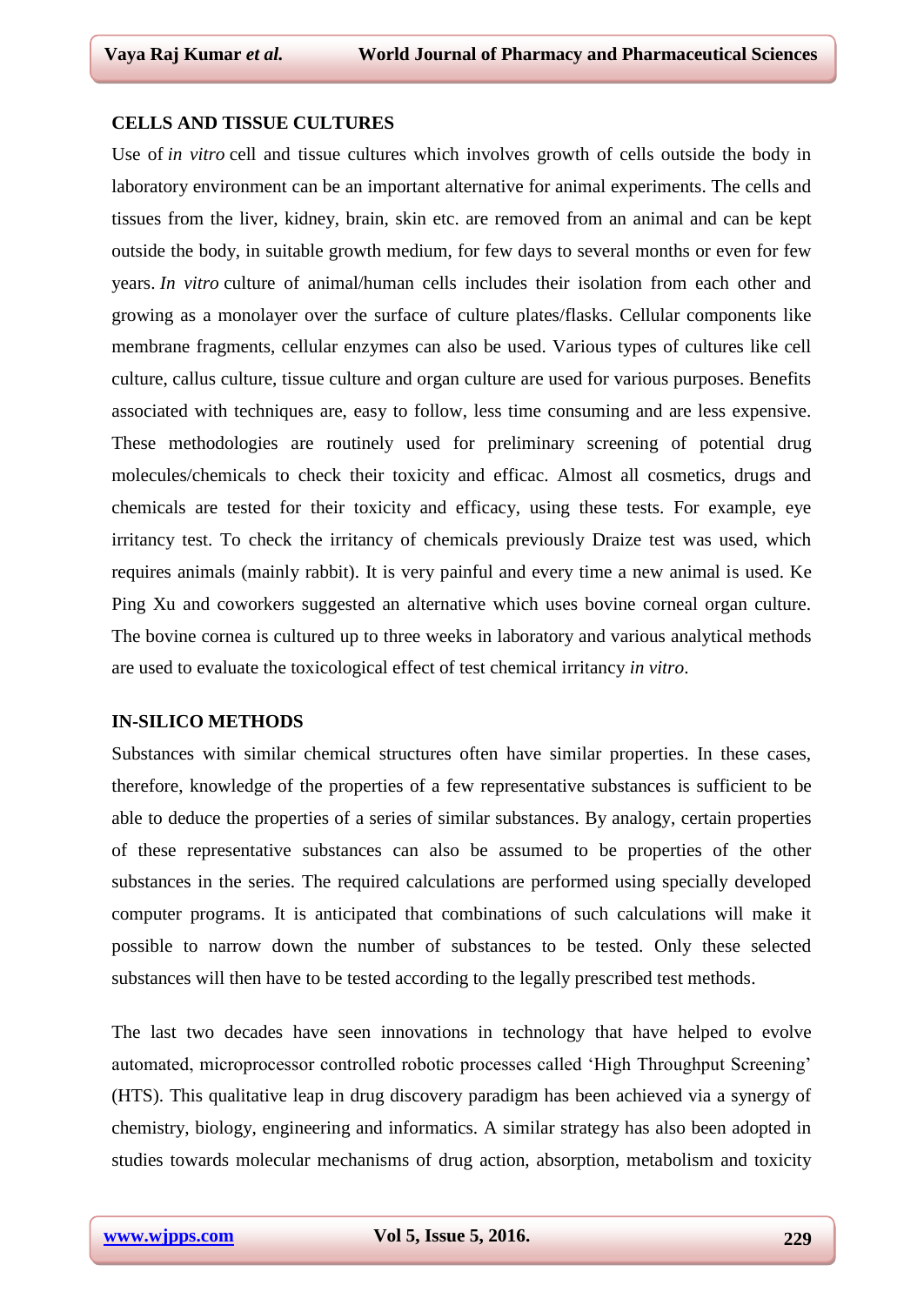studies. In HTS the interactions of ligand with the biological compartment is elucidated by luminescence-based binding assays. Various fluorescence techniques like Fluorescence Anisotropy (FA), Fluorescence Correlation Spectroscopy (FCS), Fluorescence Intensity (FI), Fluorescence Lifetime Imaging Microscopy (FLIM), Fluorescence Resonance Energy Transfer(FRET), Total Internal Reflection Fluorescence(TIRF) and Time Resolved Resonance Anisotropy(TRRA) are used. Along with these techniques, certain specific nanobead techniques like Scintillation Proximity Assay (SPA), Amplified Luminescence Proximity Homogeneous Assay (ALPHA) are also used.<sup>[5]</sup>

#### **ETHICAL CONSIDERATIONS**

At one end of a broad spectrum of ethical concerns about animal use is the belief that humans may use animals in any way they wish, without regard for the animals suffering. At the other extreme is the notion--epitomized by the slogan '(animals are people, too'' —that each animal has the right not to be used for any purpose that does not benefit it. Each view is anchored in a school of philosophical thought, and people considering this issue can choose from a variety of arguable positions.

Prominent within the Western philosophic and religious tradition is the view that humans have the right to use animals for the benefit of humankind. This view is predicated on the assumption that human beings have special intrinsic value and thus may use natural animate and inanimate objects, including animals, for purposes that will enhance the quality of human life. Yet this tradition suggests that because animals are intelligent and sentient beings, they should be treated in a humane manner. Current policies and trends within the scientific community have reinforced this conviction by advocating that pain and suffering be minimized when animals are used in research, testing, or education.

Advocates of what generally is called animal welfare frequently question the objectives of animal use, as well as the means. They point out that animals can experience pain, distress, and pleasure. Drawing on the utilitarian doctrine of providing the greatest good for the greatest number, some animal welfare advocates weigh animal interests against human interests. In this view, it might be permissible to use animals in research to find a cure for a fatal human disease, but it would be unjust to subject animals to pain to develop a product with purely cosmetic value.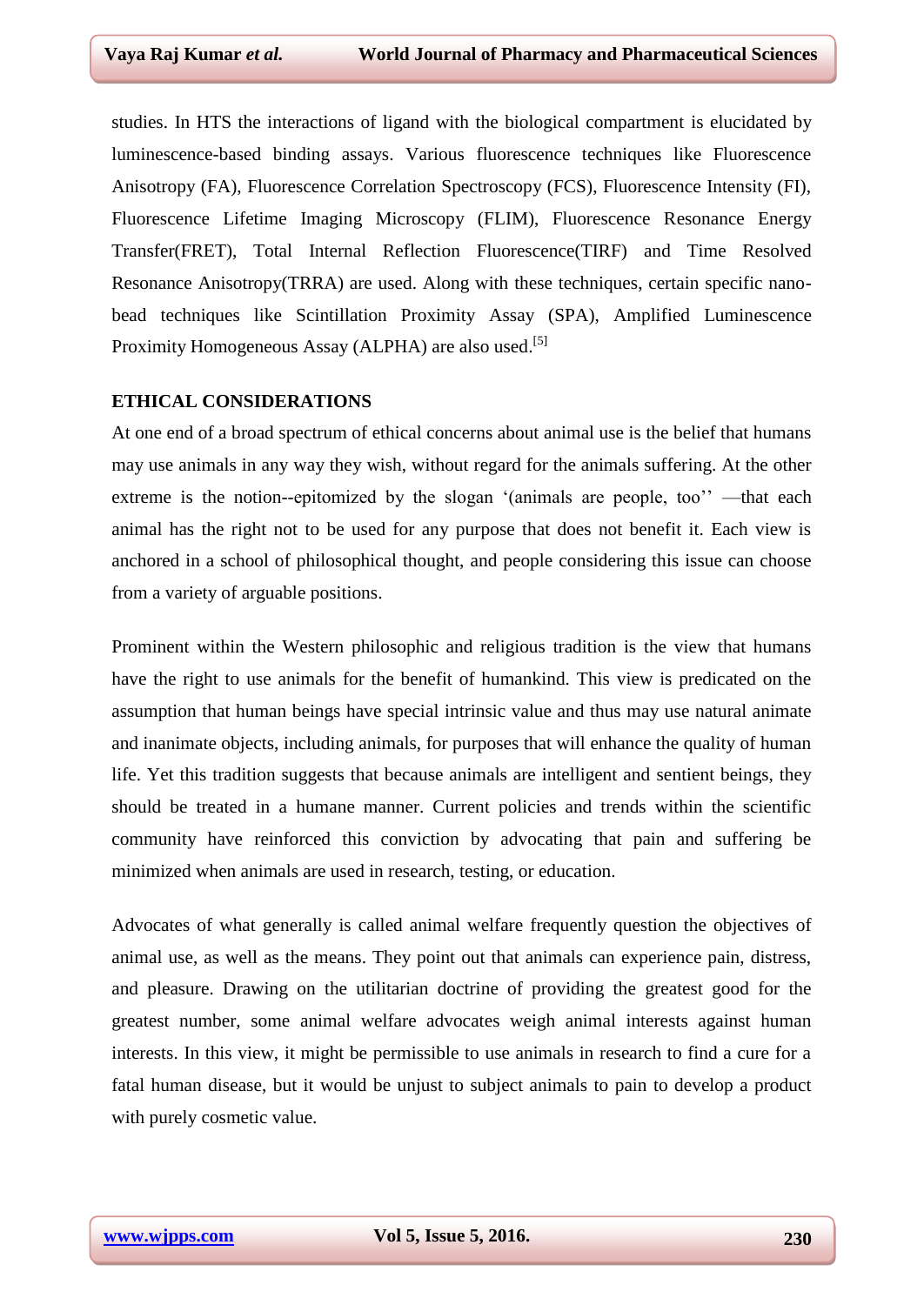Some animal rights advocates carry this concern a step further and do not balance human and animal rights. They generally invoke the principle of inalienable individual rights. They believe that animal use is unjustified unless it has the potential to benefit the particular animal being used. Animal rights advocates refer to the denial of animal rights as a form of "speciesism," a moral breach analogous to racism or sexism. Animals, by this reasoning, have a right not to be exploited by people.

People throughout the spectrum find common ground in the principle of humane treatment, but they fail to agree on how this principle should be applied. Society does not apply the principle of humane treatment equally to all animals. A cat may evoke more sympathy than a frog, for example, because the cat is a companion species and possesses apparently greater neurological sophistication than a frog, endowing it with both favored status and a familiarity that suggests to humans that they can interpret its behavior. Even within a species, all individuals are not treated consistently. Pet rabbits in the home and pest rabbits in the garden, like human friends and strangers, are treated differently.<sup>[6]</sup>

The improvements in public health and safety made possible through the use of animals in research and testing are well known. But these questions remain" Do these advances justify animal use? How much of the improvements were actually dependent on the use of animals? Debate on these and other questions is bound to continue, but most parties agree that consideration of replacing, reducing and refining the use of animals is desirable.

#### **BENEFITS OF NON-ANIMAL TESTING**

Besides saving countless animal lives, alternatives to animal tests are efficient and reliable. Unlike crude, archaic animal tests, non-animal methods usually take less time to complete, cost only a fraction of what the animal experiments that they replace cost and are not plagued with species differences that make extrapolation difficult or impossible.

1. Alternative scientific tests are often more reliable than animal tests.

For example, experiments on rats, hamsters, guinea pigs, mice, monkeys and baboons revealed no link between glass fibres and cancer. Only after human studies related the two, the Occupational Safety and Health Administration (OSHA) label these fibres as carcinogenic. EpiDerm, an in vitro test derived from cultured human skin cells, was found to be more accurate in identifying chemical skin irritants than traditional animal tests. In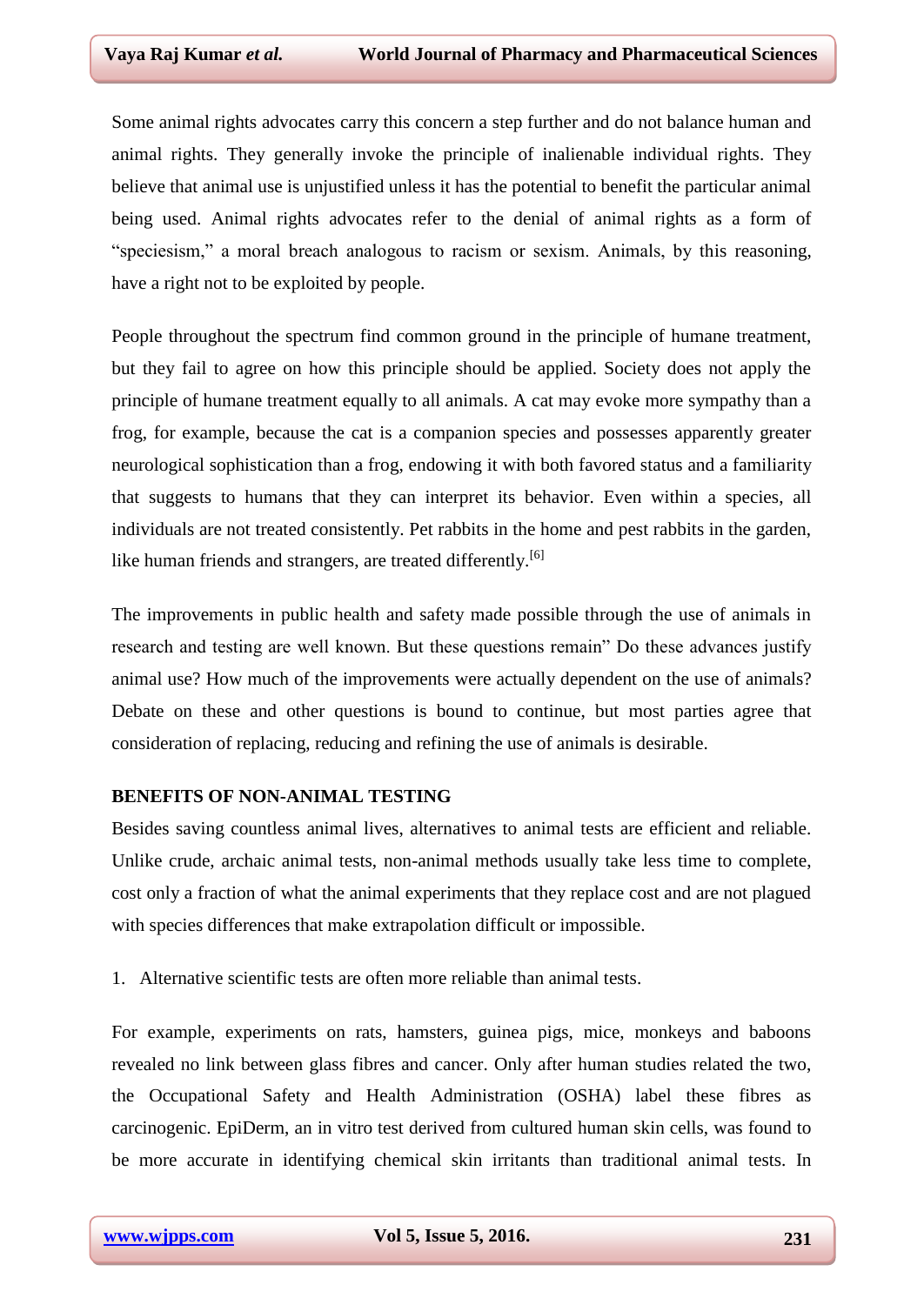comparison studies, EpiDerm correctly detected all of the test chemicals that irritate human skin, while tests on rabbits misclassified 10 out of 25 test chemicals - a full 40% error rate.

2. The use of human tissue in toxicity testing is more accurate than the animal models.

The "Lethal Dose 50" (LD50) test forces animals to ingest toxic and lethal substances to the endpoint of where 50% of the animals in the study die and those that do not are later killed. The late Dr. Bjӧrn Ekwall (Cytotoxicology Laboratory in Sweden) developed a replacement for the LD50 test that measured toxicity at a precision rate of 77-84% accuracy compared to the LD50 rate of 52-60%. This test, far more accurate than the animal models, uses donated human tissue rather than animal. Further, the test can target toxic effects on specific human organs, whether or not the toxic substance permeates the blood barrier and other highly sophisticated and precise information that the agonizing death of an animal of a different species would not reveal.

3. Non-animal tests are more cost-effective, practical, and expedient.

In Vitro International"s Corrositex (synthetic skin) can provide a chemical corrosivity determination in as little as 3 minutes to four hours, unlike animal testing that often takes two to four weeks. DakDak, an alternative test used to measure the effectiveness of sunscreens, was reported to do in days what it takes animal studies months to do and estimates that it can test five or six products for less than half the cost to study a single product in animals. The traditional testing of chemicals using animals can take up to five years per substance and cost millions of dollars, while non-animal alternatives can test hundreds of chemicals in a week for a fraction of the cost.

4. Cruelty-free products are more environmentally friendly.

In toxicity testing, researchers breed, test, and ultimately dispose of millions of animals as pathogenic or hazardous waste. Cruelty-free testing does not damage the environment or create harmful waste. [7]

#### **CONCLUSION**

Research into alternative test methods has so far resulted in the incorporation of a range of new cell and tissue culture systems into the repertoire of alternative methods. Although the efforts in researching alternatives to animal testing methods over the years have produced a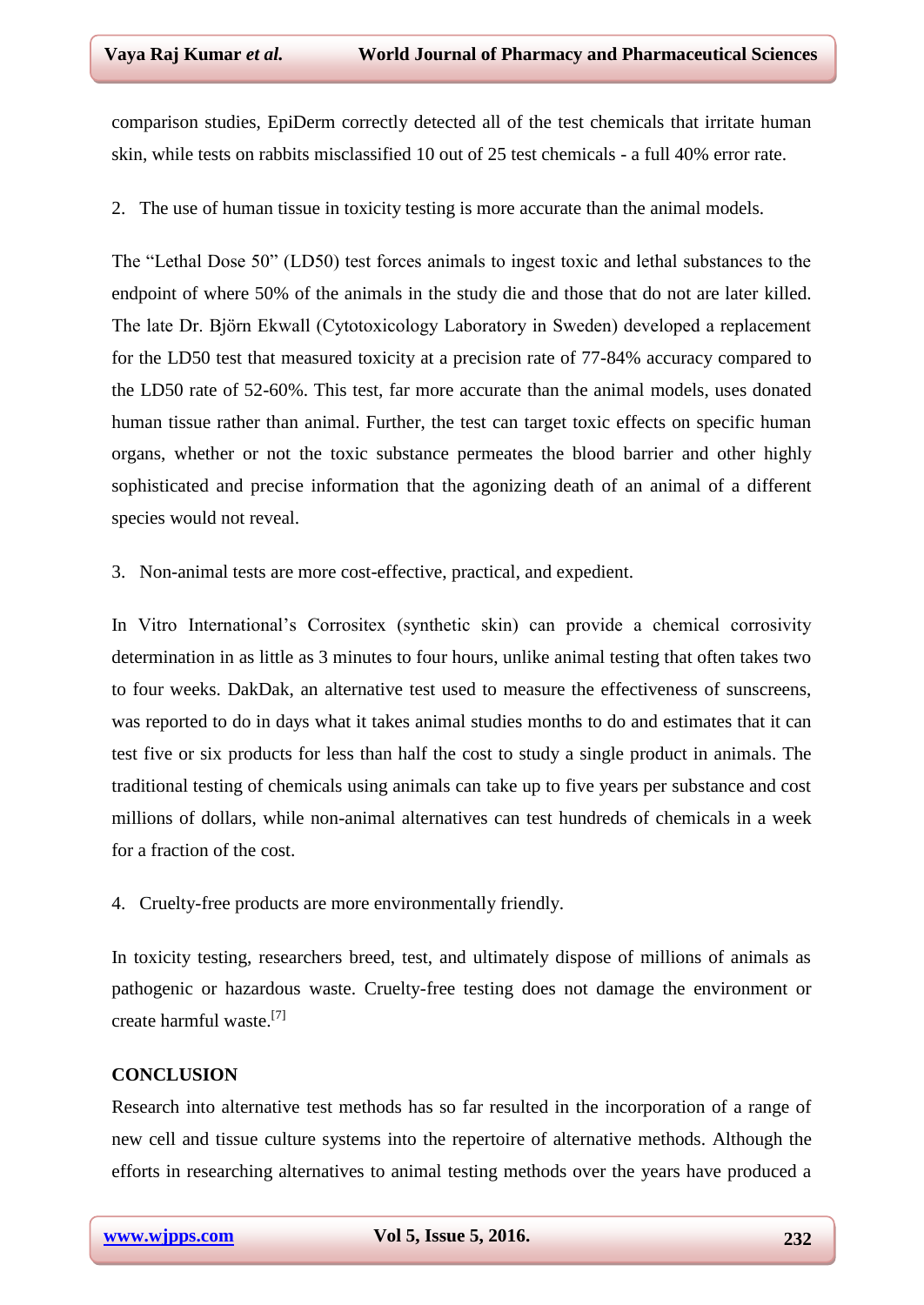number of successful results, a great deal still needs to be done before it will be possible to eliminate animal testing completely. This will require consistent use of the most advanced research methods in the areas of molecular biology and computer technologies. Besides saving countless animal lives, alternatives to animal tests are efficient and reliable. Unlike crude, archaic animal tests, non-animal methods usually take less time to complete, cost only a fraction of what the animal experiments that they replace cost, and are not plagued with species differences that make extrapolation difficult or impossible. Important approaches include the development of in-vitro (in the glass) methods based on biological materials (for example, skin or other human body cells) that will be suitable for reliably verifying the safety and compatibility of product ingredients; the development of in-silico (in the computer) methods to determine the compatibility of substances on the basis of their chemical structure.10 Human Genome project's first blue print was released on  $25<sup>th</sup>$  June 2000 and the third map was released in 2001 thereby, throwing light on the hidden biological targets. They need to be elevated for their involvement in various cellular functions and their utilization in various altered physiological conditions. The DNA G-qadruplexes are one of the targets being actively explored for anti-cancer therapy by inhibiting them through small molecules. Nowadays enormous research in the area of gene delivery has been conducted worldwide, in particular for cancer gene. It has been reported that human genome revealed the availability of 750 new GPCRs, 100 ligand gated ion channels, 60 nuclear receptors, 50 cytokines and 20 reuptake/transport proteins. They are all yet to be evaluated for their function.<sup>[8]</sup>

#### **AKNOWLEDGEMENT**

I would like to thank to GOD and my parents who give me undefined power, to complete it and my family which give me his valuable time to complete it. The authors express their sincere thanks to the Principal, Pacific College of Pharmacy, Udaipur, Rajasthan, India and for their support and providing necessary facilities.

#### **REFERENCES**

- 1. The Use of Alternatives to Testing on Animals for the REACH Regulation Second report under Article 117(3) of the REACH Regulation European, Chemicals Agency.
- 2. Sonali K. Doke, Shashikant C Dhawale, Alternatives to animal testing: A review, Saudi Pharmaceutical Journal, July 2015; 23(3): 223-229.
- 3. Gupta SK, Drug screening methods, New Delhi: Jaypeebrothers medical publishers (p) ltd, 1993.